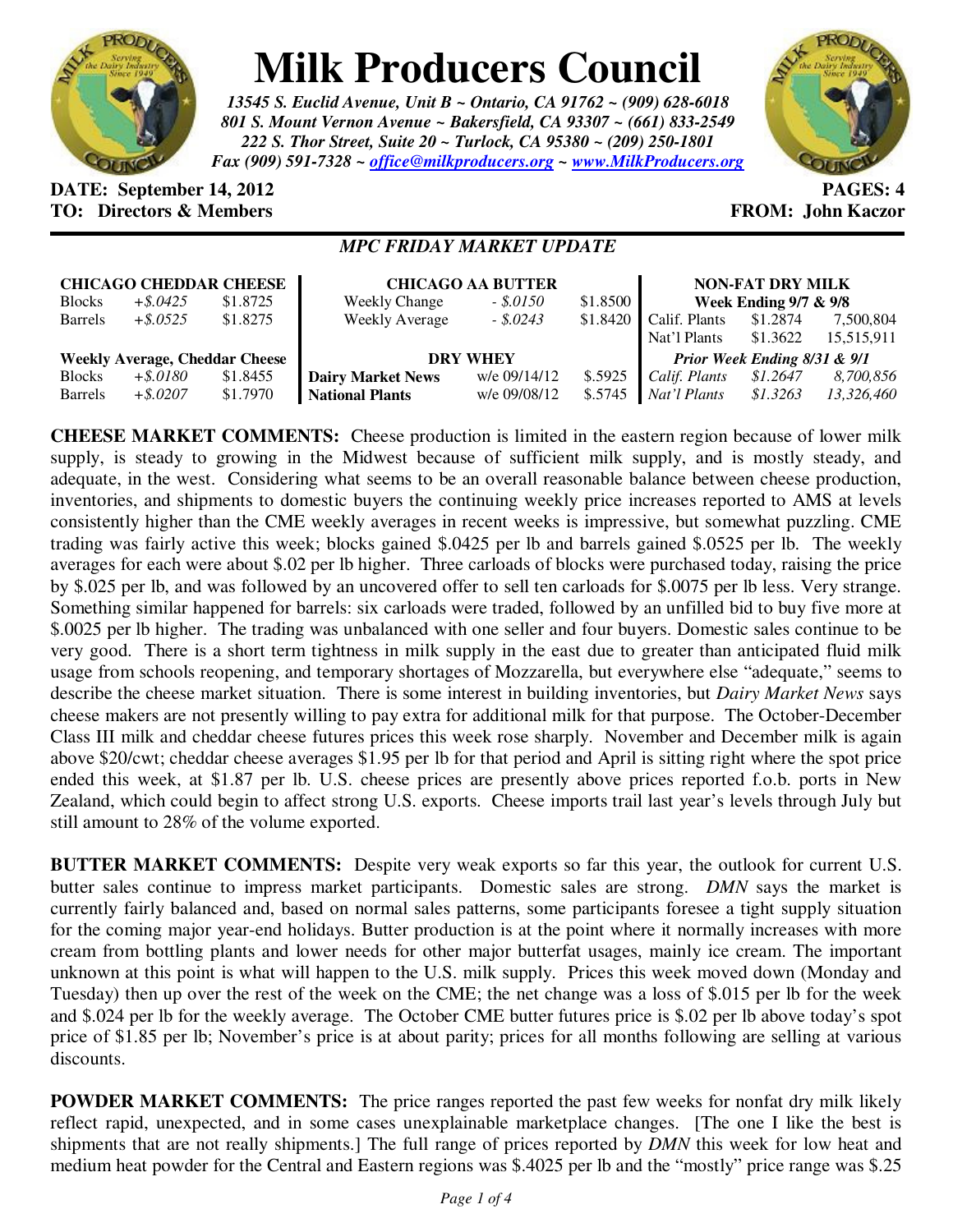per lb. The West's full price range was \$.425 per lb and the "mostly" was \$.33 per lb. The weighted average prices reported for shipments of NFDM last week managed to fit in at the low end of the full ranges. A price board looking more like a scatter gram than a record of sales transactions reflects anything other than an orderly market. Skim milk powder at \$1.57 to \$1.66 per lb for export in September and October? Nonetheless, the movement of prices is upward and who is to say the pace of the increases should be more rapid? Prices reported to AMS over the past eight weeks increased by just under \$.21 per lb. Prices reported by California plants to CDFA increased by just under \$.15 per lb. *DMN* believes the reason why the weighted average changes lag so far behind the spot market is because the few spot market sales that occur are insufficient to move the indexbased sales prices by more than tiny increments. Because NFDM production could continue to decrease through October, market watchers should not expect to see a much tighter or more recognizable price pattern to emerge from what could be a very tight market later this year.

**WHEY PRODUCTS MARKET COMMENTS:** The market tone for dry whey is firm. Prices for dry whey continued to move upward this week in all areas and by all measures. The largest increase was that for last week's shipments reported by manufacturers to AMS, +\$.0141 per lb, to \$.5745; this indicator has increased by a full \$.08 per lb over the past eight weeks. The averages of the "mostly" prices have moved up to \$.5675 in the central region and to \$.5925 in the west. Except for the northeastern region, which is experiencing low cheese production, there does not appear to be a shortage of supply, according to *DMN*. WPC-34 prices also advanced this week but still lag those for NFDM by substantial amounts. End users of NFDM who can use WPC-34 in their products continue to move in that direction. Dry whey futures prices were generally higher this week, at \$.60 per lb or higher from October through February.

**MARKET COMMENT:** In its discussion of milk supply this week, *Dairy Market News*, while generally commenting on difficulties faced by milk producers, apparently is not finding the U.S. milk supply to be falling, or at least not falling as fast as some stories suggest, or in all areas, or on average. Perhaps enough producers who are major net buyers of feed took positions on crop prices last spring to afford to pay current prices with their milk checks. They would be in the large producer category and their steady or higher milk production could offset the continuing very heavy dairy cow cull rate that began in May and which is continuing through the latest week reported, ending August 25<sup>th</sup>.

\*\*\*

Moving from the east to the west, the situation for current milk supplies appears to change from very tight to almost normal for this time of year. That is, according to *Dairy Market News* this week. In the eastern region, milk, cream, and condensed skim currently are in high demand but there is not enough milk being produced locally even though the eastern seaboard has received close to its normal amount of rain this spring and summer. Clearly the nationwide milk price slump since February along with the realization of ever increasing feed costs sapped the will of many milk producers to continue the battle. Parts of the north central region and the southeast also appear to have gotten sufficient rainfall to support reasonable crop growth, and producers there and elsewhere may well be sustaining something close to a normal pattern of milk production.

Federal Order class III and IV prices fell from their January and February levels all the way through July and finally, in August, began to move upward. California's 4a and 4b price pattern followed the same pattern only, of course, at a lower level than the F.O. comparable prices. If *DMN*'s observation of what perhaps could reflect an unexpected early resurgence of U.S. milk production is correct, watch for futures prices to weaken and physical prices to fall, speculators to schedule lavish vacations, and market participants to be scratching their heads. On the other hand, if the change in number of milk cows in next week's report on August milk production is large enough to convince doubters that a true correction is occurring the relatively weak price forecast in this week's WASDE report can rightly be filed and forgotten.

\*\*\*

## **FRED DOUMA'S PRICE PROJECTIONS…**

| Sep 14 Est:       |  | Quota cwt. \$18.22 Overbase cwt. \$16.52 Cls. 4a cwt. \$16.45 Cls. 4b cwt. \$17.17 |  |
|-------------------|--|------------------------------------------------------------------------------------|--|
| <b>Last Week:</b> |  | Quota cwt. \$18.10 Overbase cwt. \$16.41 Cls. 4a cwt. \$16.34 Cls. 4b cwt. \$16.99 |  |

**\*\*\***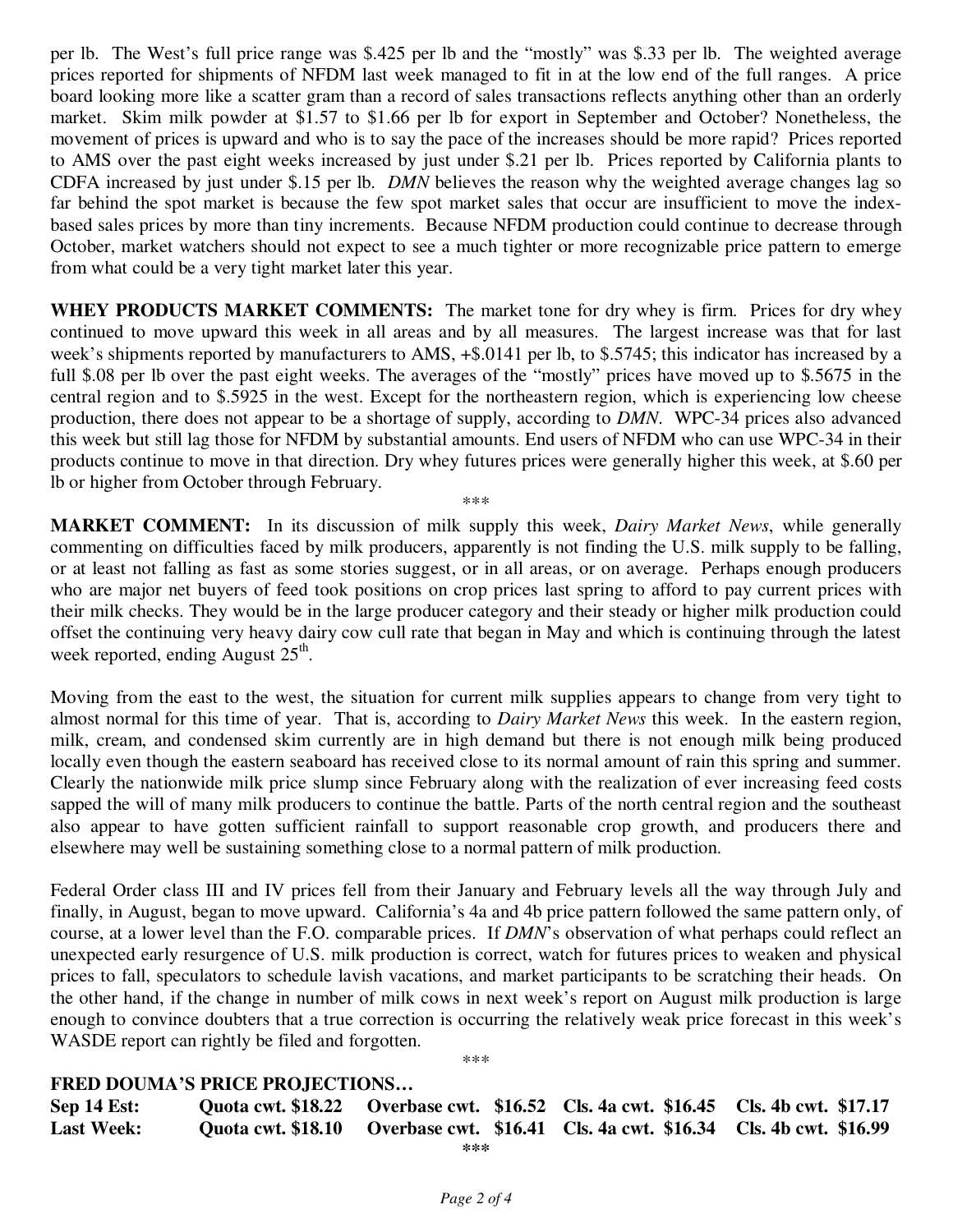**CALIFORNIA DAIRY FARMERS RALLY IN SACRAMENTO FOR A FAIR MILK PRICE:** *(By Rob Vandenheuvel)* Yesterday, a group of 300-400 individuals from dairy farms throughout California gathered in Sacramento to rally in support of a fair milk price. The rally was the result of a grassroots effort launched by a few individual dairymen in the Central Valley. The speakers at the rally included:

- State Senator Anthony Cannella, Chairman of the Senate Agriculture Committee
- State Assemblywoman Cathleen Galgiani, Chairwoman of the Assembly Agriculture Committee
- State Assemblyman David Valadao, Dairyman and Assemblyman from Hanford, CA
- State Assemblyman Jim Nielsen, Former dairyman and Assemblyman from Redding, CA
- Jim Wilson, Owner of J&D Wilson and Sons Dairy, Riverdale, CA
- Barbara Borges-Martin, Owner of Tony Martin Dairy, Lemoore, CA
- Syp Vander Dussen, Dairyman and President of Milk Producers Council
- Rob Vandenheuvel, General Manager of Milk Producers Council
- Lynne McBride, Executive Director, California Dairy Campaign
- Fresno State Dairy Club
- Antoinette Duarte, Owner of Duarte Family Dairy, Elk Grove, CA



The speakers at the rally urged the Secretary of the California Department of Food and Agriculture, Karen Ross, to use her authority to establish a fair price for milk sold by California dairy families. As the speakers pointed out, Secretary Ross has a legal responsibility to establish minimum prices for milk produced and sold in California that are in a "reasonable and sound economic relationship" with what comparable milk is being sold for around the United States. It's no secret to the readers of this newsletter how our California prices compare to prices being paid for milk around the country. Our

California Class 4b price – which applies to milk sold to California's cheese manufacturers, or about 40 percent of our milk production – has been significantly below the benchmark price for milk sold to cheese manufacturers around the country – the Federal Order Class III price. **That gap has resulted in our cheese manufacturers getting a regulated, State-sponsored discount compared to their out-of-state colleagues to the tune of \$590 Million on the milk they've bought since January 2010**. That's a "reasonable and sound economic relationship?"

After rallying in front of the California Capitol Building, the group marched to CDFA's Sacramento office to bring their message directly to the Department. While no one from CDFA came out to discuss the points raised by the rallying dairymen and their families, Secretary Ross did release a statement on CDFA's website stating, *"When considering changes to the formulas used to calculate the minimum*  [milk] price, the Department is obligated to balance the economic *impacts on producers, processors and consumers to ensure there is sufficient milk to meet demand, and that demand remains consistent."*



Let's assume for a moment that Secretary Ross' statement encapsulates her legal responsibilities with respect to establishing monthly minimum prices to be paid for milk produced in our State. Even the Department's own data shows that California dairy farmers have been subjected to devastating economic conditions at a time when most of agriculture is flourishing. **The Department's own data shows that an average-sized California dairy (1,000 milk cows) was expected to lose about \$1.5 Million since 2009, given the CDFA-reported cost of production and the average milk price paid for that milk!** That's **\$2.4 Billion** collectively for the State's dairy families! Is that "balancing the economic impacts" for producers, processors and consumers?

Beyond that, Secretary Ross' comments once again indicate that the Department's interpretation of their legal responsibilities is significantly different from the language included in the California Food and Agricultural Code – the law of the land. As we've pointed out in previous issues of this newsletter, the "Code" is very clear that